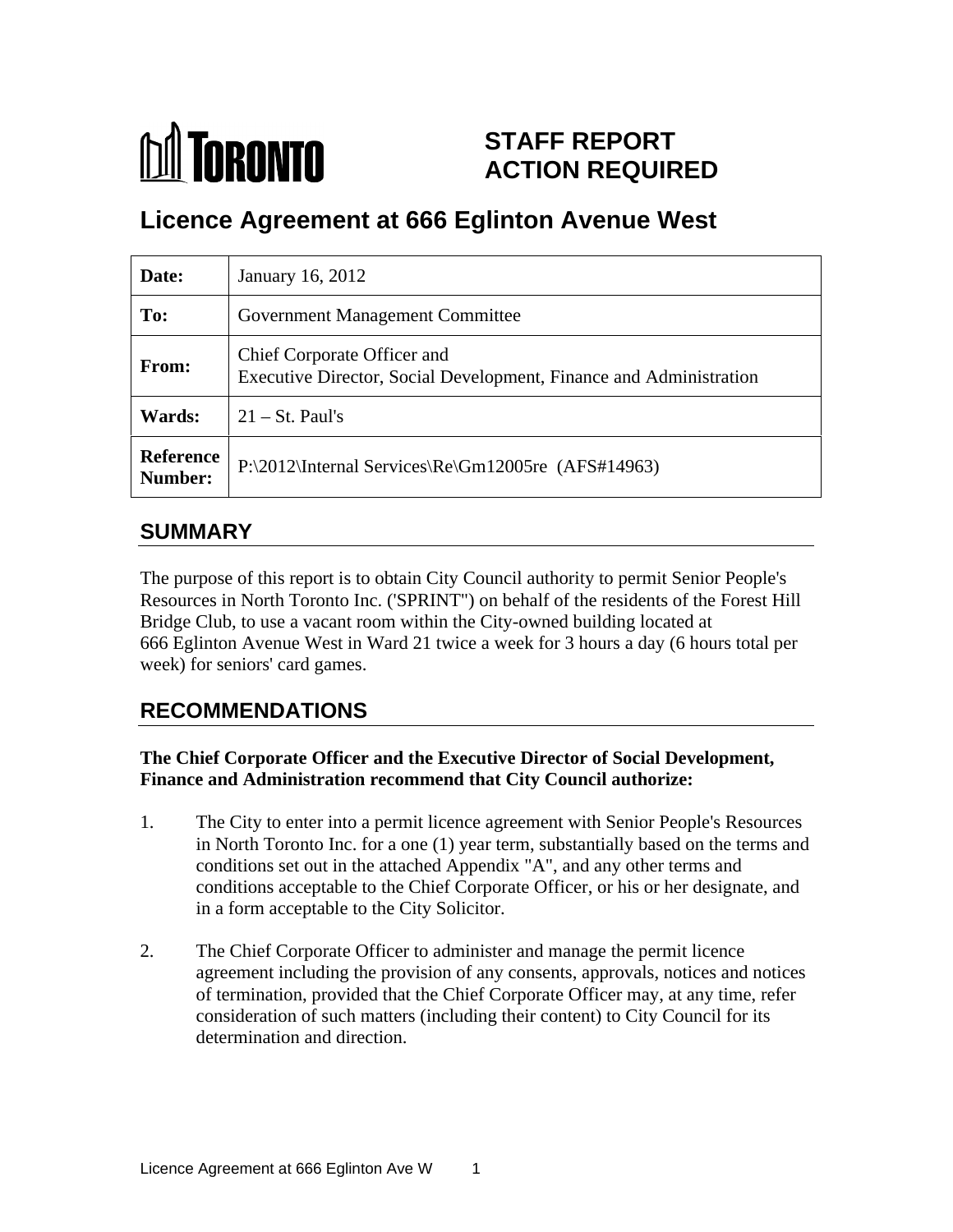3. The City Solicitor to complete the permit license agreement, deliver any notices, pay expenses and amend the commencement and other dates to such earlier or later dates, on such terms and conditions as she may, from time to time, determine.

#### **Financial Impact**

The permit licence for the use of the room for a total of six (6) hours per week will generate a total gross income of \$750.00 per annum. This amount represents \$12,225.00 less than the full cost to operate the room per annum.

The Deputy City Manager and Chief Financial Officer has reviewed this report and agrees with the financial impact information.

#### **DECISION HISTORY**

The November 4, 2011 meeting of Community Development and Recreation Committee considered a letter from Councillor Joe Mihevc, Ward 21 St. Paul's, requesting that City Council Approve a space agreement with a community-based agency, SPRINT, to enable the Forest Hill Bridge Club to continue to use the former Forest Hill Council Chambers at 666 Eglinton Ave. W. for their social recreation activity two times a week. Through a recent review of the property, Real Estate Services discovered that the group of seniors had been using a room on the upper level for a number of years without authority. This room was previously occupied by Public Health for office use, but is currently vacant. On November 29, 2011 City Council ruled that this matter was under the mandate of the Government Management Committee and the Item CD8.7 was directed to the Government Management Committee for consideration.

<http://www.toronto.ca/legdocs/mmis/2011/cd/bgrd/backgroundfile-42183.pdf> <http://app.toronto.ca/tmmis/viewAgendaItemHistory.do?item=2011.CD8.7>

#### **ISSUE BACKGROUND**

The City-owned property municipally known as 666 Eglinton Avenue West is improved with a 2-storey building that has 30,179 square feet  $(2,804)$  square metres). It was acquired in 1967 and has been occupied by various tenants since that time. The lower level of the building is currently occupied by the Bloorview Nursery School and Municipal Licensing and Standards Division staff. The City is currently in the process of finalizing an agreement with a below-market rent (BMR) tenant, Don Valley Art Club, to occupy a portion of the lower space.

The western portion of the upper level of the building is occupied by the Forest Hill library. Public Health has previously occupied Meeting Room Nos. 1-4 on the eastern portion of the second floor containing an area of approximately 3,000 square feet from 1998 until January 2009. The space was circulated to determine whether or not there was interest from other ABCDs in occupying the space. No interest was expressed.